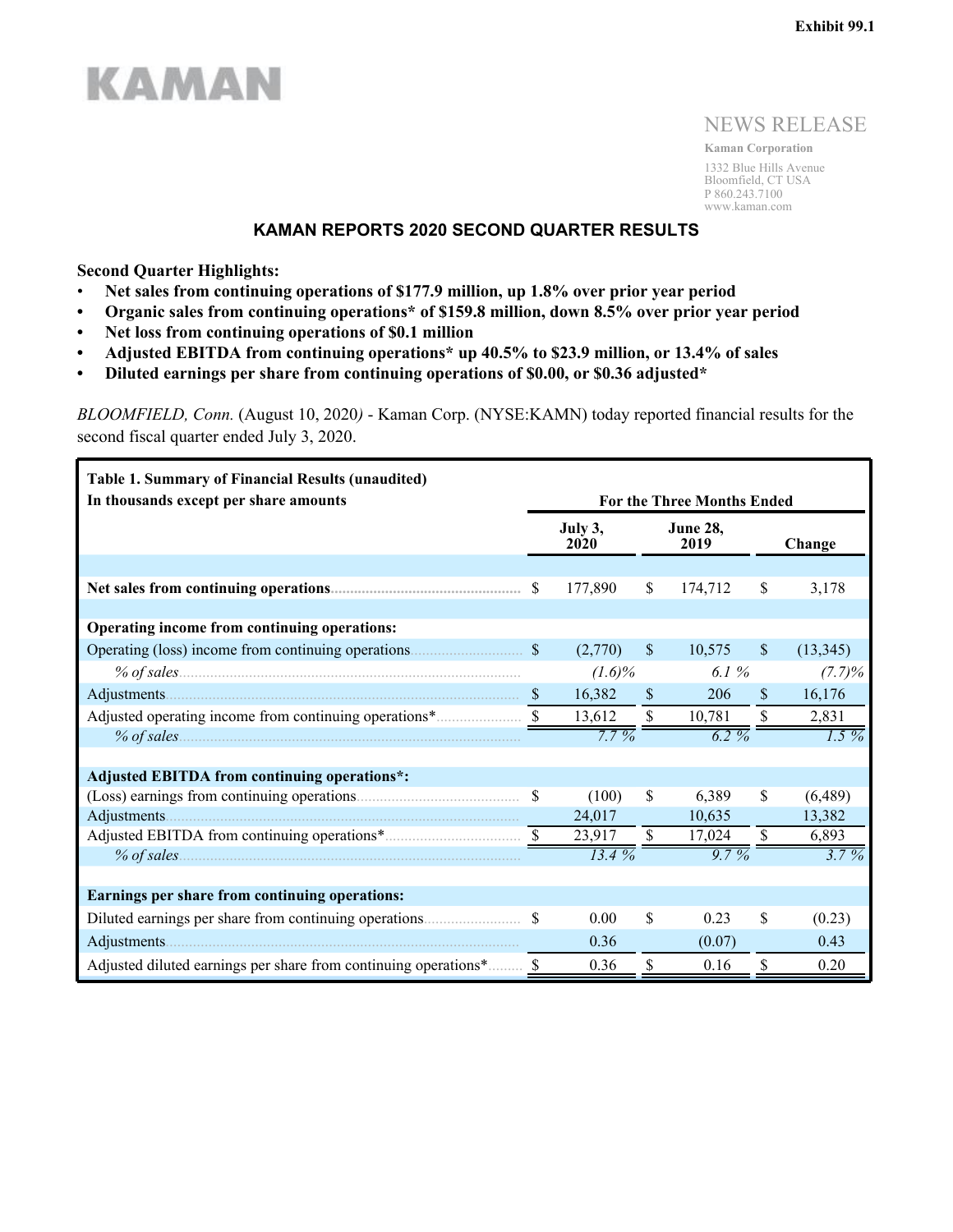Neal J. Keating, Chairman, President and Chief Executive Officer, commented, " Our second quarter results reflect the resiliency of our business and the tremendous execution of our team given the challenges presented during the period. We recorded GAAP diluted earnings per share of \$0.00 in the quarter; however, when adjusted for the acquisition purchase accounting, restructuring and severance costs, and net costs associated with our transition services agreement we earned diluted earnings per share of \$0.36, a 125% increase over the adjusted diluted earnings per share\* of \$0.16 earned in the second quarter of 2019. This was driven in large part by cost control efforts, strong gross margin performance in excess of 30%, and the pension benefit recorded during the period.

While sales for the quarter were impacted by the economic slowdown caused by COVID-19 across a number of our end markets, we continued to see strength in our defense markets which account for approximately 50% of our sales. We continue to see strong demand for our Joint Programmable Fuze program. During the quarter, we delivered more than 12,000 JPF's, bringing total year-to-date deliveries to more than 22,000 fuzes. We expect to deliver 45,000 to 50,000 fuzes during the year and currently have line of sight to more than \$100 million in new U.S. Government and direct commercial sales orders.

We have re-designated our "Commercial Aerospace" sales as "Commercial, Business & General Aviation". This decision was made after careful consideration of the broad range of products we offer, the number of customers we serve, and the underlying trends impacting each of these markets. We saw a sales decline from the first quarter in our commercial, business and general aviation products of 24%, led in large part by a 36% decline for our commercial aviation markets, in line with our prior expectations, while general and business aviation was down significantly less at only 15%. The diversity of our product offerings and the broad range of platforms we support will benefit this portion of our business as we look to the second half of 2020. Sales for our medical products declined 30% from the first quarter, further than we had anticipated, and may remain challenged through the balance of the year. The resurgence of COVID-19 in parts of the U.S. has led to the continued deferral of elective procedures and pushed out the expected recovery in sales for these products. Finally, our industrial markets held up fairly well in the quarter and as we look ahead we see opportunities for improved performance in the back half of the year.

During the second quarter, we continued to experience operational inefficiency as we maintained our processes and procedures to ensure the safety of our employees and continuous production in our facilities. Despite the near term costs associated with these actions, I am happy to report that our employees have embraced these new steps and we are supporting each other as we adjust to the current environment. Our team continues to execute in this challenging environment, with a focus on the safety of our employees, the continued support of customers, and the security of our supply chain. Our portfolio of highly engineered solutions and the mix of our end markets provides balance in the face of the near term challenges, while positioning us for long-term growth."

Chief Financial Officer, Robert D. Starr, commented, "We enter the second half of 2020 with a very strong balance sheet, cash on hand of \$236 million, significant capacity under our revolving credit facility, and no debt maturities until 2024. We reduced our cash usage in the quarter to \$28 million and remain confident in our ability to generate positive cash flow for the full year. We enter the third quarter with ample liquidity and, when coupled with the strength of our business, we decided to repay \$100 million of the \$200 million we had outstanding on our revolving credit agreement in August.

We remain focused on mitigating the risk of COVID-19 and have incurred approximately \$1.0 million in expenses during the second quarter supporting these efforts. In the first quarter we moved quickly to adjust our cost structure and during the second quarter we recorded approximately \$2.7 million in additional restructuring and severance expense. These actions year-to-date are expected to generate \$11.0 million in savings in 2020, or approximately \$21.0 million annualized.

Additionally, we continued to execute on our G&A reduction efforts and through the end of the second quarter have taken actions that will lead to more than \$10.0 million of annualized savings. We incurred \$1.8 million of additional restructuring and severance expense associated with these actions and remain confident that we will achieve annualized savings exiting 2020 of approximately \$20.0 million.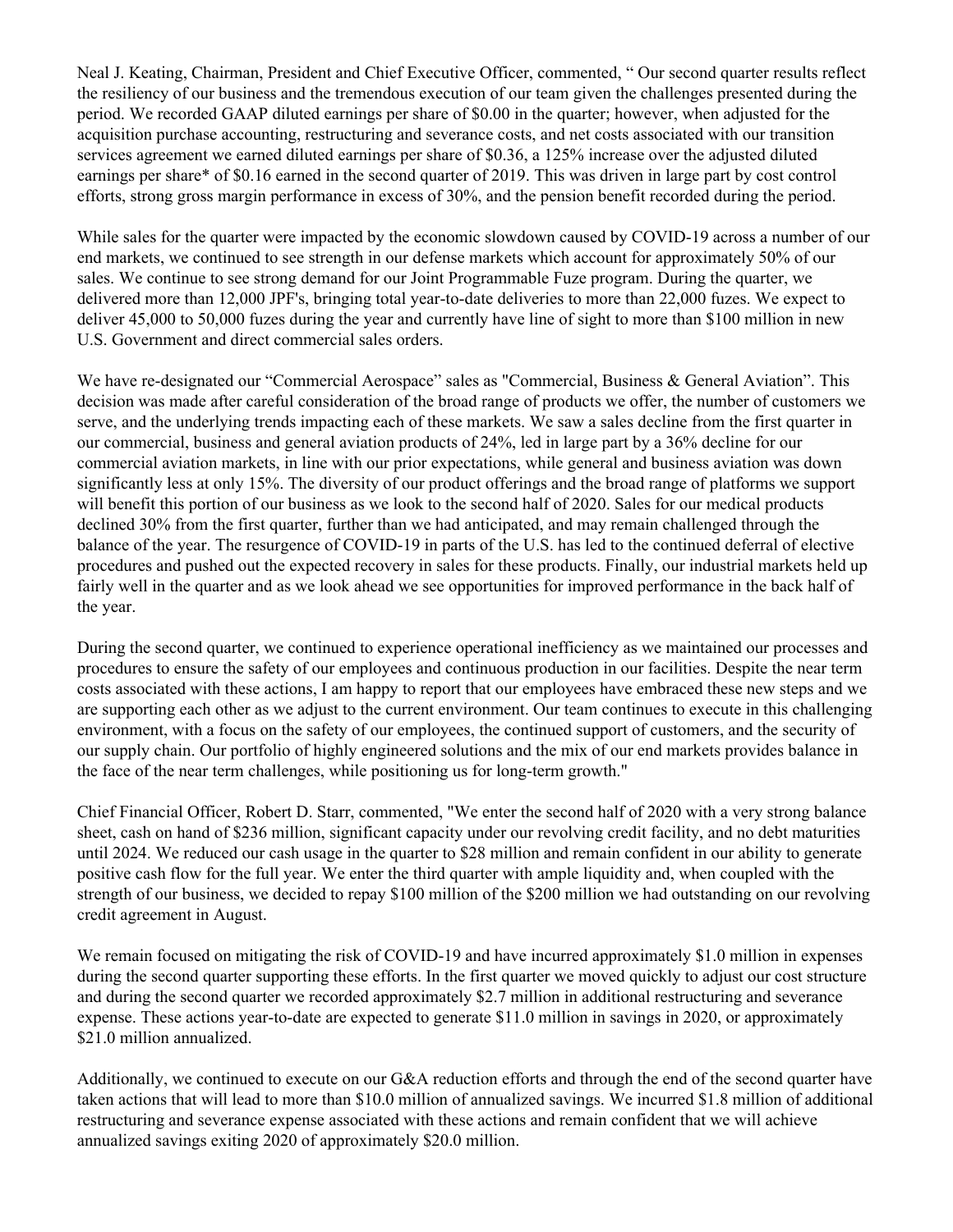In total, including the benefit from reduced discretionary spending, the cost reduction efforts we have taken to-date will result in \$22.0 million of savings in 2020, and represents an annualized run rate of approximately \$50.0 million."

## **Please see the MD&A section of the Company's Form 10-Q filed with the Securities and Exchange Commission concurrently with the issuance of this release for greater detail on our results and various company programs.**

**A conference call has been scheduled for tomorrow, August 11, 2020, at 8:30 AM ET.** The call will be accessible by telephone within the U.S. at (844) 473-0975 and from outside the U.S. at (562) 350-0826 (using the Conference I.D.: 8209118) or via the Internet at www.kaman.com. Please go to the website at least fifteen minutes prior to the start of the call to register, download and install any necessary audio software. A replay will also be available two hours after the call and can be accessed at (855) 859-2056 or (404) 537-3406 using the Conference I.D.: 8209118. In addition, a supplemental presentation relating to the second quarter 2020 results will be posted to the Company's website prior to the earnings call at http://www.kaman.com/investors/presentations.

## **About Kaman Corporation**

Kaman Corporation, founded in 1945 by aviation pioneer Charles H. Kaman, and headquartered in Bloomfield, Connecticut, conducts business in the aerospace & defense, industrial and medical markets. Kaman produces and markets proprietary aircraft bearings and components; super precision, miniature ball bearings; proprietary spring energized seals, springs and contacts; complex metallic and composite aerostructures for commercial, military and general aviation fixed and rotary wing aircraft; safe and arming solutions for missile and bomb systems for the U.S. and allied militaries; subcontract helicopter work; restoration, modification and support of our SH-2G Super Seasprite maritime helicopters; manufacture and support of our K-MAX® manned and unmanned medium-to-heavy lift helicopters.

More information is available at www.kaman.com.

## **Non-GAAP Measures Disclosure**

Management believes that the Non-GAAP financial measures (i.e. financial measures that are not computed in accordance with Generally Accepted Accounting Principles) identified by an asterisk (\*) used in this release or in other disclosures provide important perspectives into the Company's ongoing business performance. The Company does not intend for the information to be considered in isolation or as a substitute for the related GAAP measures. Other companies may define the measures differently. We define the Non-GAAP measures used in this release and other disclosures as follows:

**Organic Sales** - Organic Sales is defined as "Net Sales" less sales derived from acquisitions completed during the preceding twelve months. We believe that this measure provides management and investors with a more complete understanding of underlying operating results and trends of established, ongoing operations by excluding the effect of acquisitions, which can obscure underlying trends. We also believe that presenting Organic Sales enables a more direct comparison to other businesses and companies in similar industries. Management recognizes that the term "Organic Sales" may be interpreted differently by other companies and under different circumstances. No other adjustments were made during the three-month and six-month fiscal periods ended July 3, 2020 and June 28, 2019, respectively. The following table illustrates the calculation of Organic Sales using the GAAP measure, "Net Sales".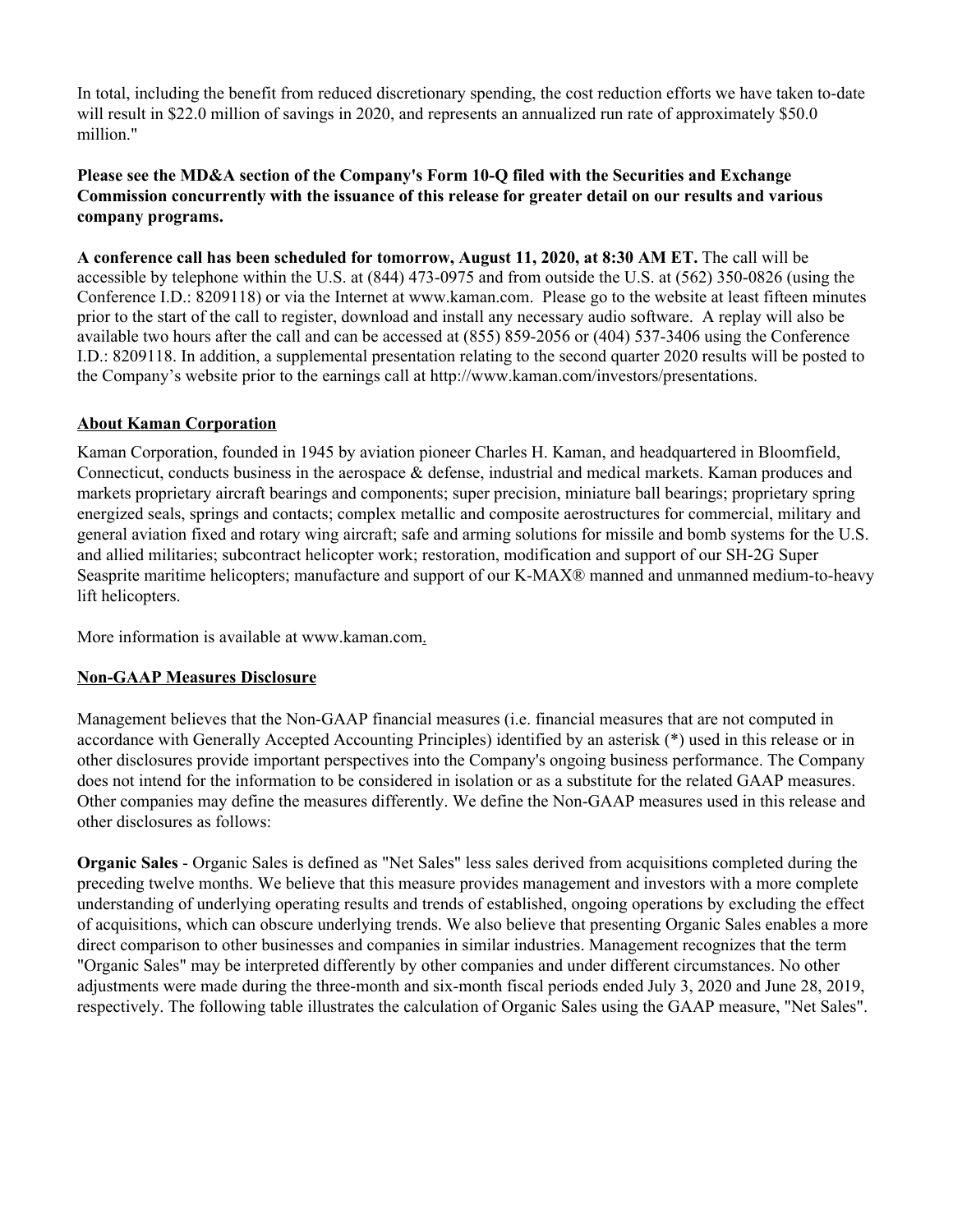#### **Table 2. Organic Sales from continuing operations (in thousands) (unaudited)**

|                   | For the Three Months Ended |                     |  |                      | For the Six Months Ended |                     |  |                      |
|-------------------|----------------------------|---------------------|--|----------------------|--------------------------|---------------------|--|----------------------|
|                   |                            | <b>July 3, 2020</b> |  | <b>June 28, 2019</b> |                          | <b>July 3, 2020</b> |  | <b>June 28, 2019</b> |
| Net sales.        |                            | 177,890             |  | 174,712              |                          | 385,212             |  | 341,146              |
| Acquisition Sales |                            | 18,056              |  |                      |                          | 41.417              |  |                      |
| Organic Sales.    |                            | 159.834             |  | 174.712              |                          | 343.795             |  | 341,146              |
| \$ Change.        |                            | (14, 878)           |  | (3.894)              |                          | 2.649               |  | (16, 855)            |
| $%$ Change.       |                            | $(8.5)\%$           |  | $(2.2)\%$            |                          | $0.8 \%$            |  | (4.7)%               |

**Adjusted Net Sales from continuing operations and Adjusted Operating Income from continuing operations** - Adjusted Net Sales from continuing operations is defined as net sales from continuing operations, less items not indicative of normal sales, such as revenue recorded related to the settlement of claims. Adjusted Operating Income from continuing operations is defined as operating income from continuing operations, less items that are not indicative of the operating performance of the Company for the period presented. These items are included in the reconciliation below. Management uses Adjusted Net Sales from continuing operations and Adjusted Operating Income from continuing operations to evaluate performance period over period, to analyze underlying trends and to assess our performance relative to our competitors. We believe that this information is useful for investors and financial institutions seeking to analyze and compare companies on the basis of operating performance. The following table illustrates the calculation of Adjusted Operating Income from continuing operations to the Consolidated Financial Statements included in the Company's Form 10-Q filed with the Securities and Exchange Commission on August 10, 2020.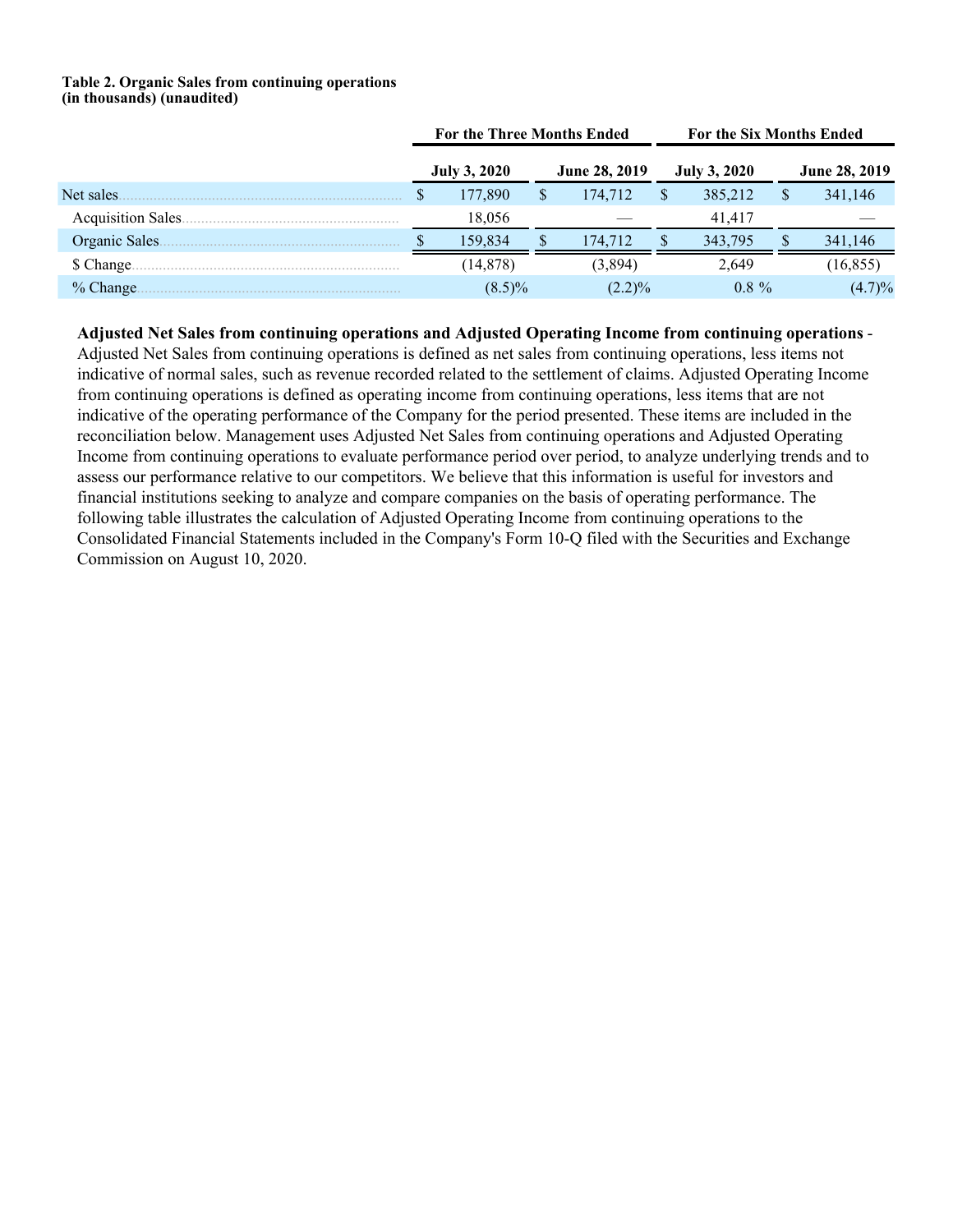#### **Table 3. Adjusted Net Sales and Adjusted Operating Income from Continuing Operations (In thousands) (unaudited)**

|                                                                    | <b>For the Three Months Ended</b> |                     |              |               | For the Six Months Ended |                     |              |               |  |
|--------------------------------------------------------------------|-----------------------------------|---------------------|--------------|---------------|--------------------------|---------------------|--------------|---------------|--|
|                                                                    |                                   | <b>July 3, 2020</b> |              | June 28, 2019 |                          | <b>July 3, 2020</b> |              | June 28, 2019 |  |
| <b>CONSOLIDATED OPERATING INCOME:</b>                              |                                   |                     |              |               |                          |                     |              |               |  |
|                                                                    | \$                                | 177,890             | \$           | 174,712       | \$                       | 385,212             | \$           | 341,146       |  |
| GAAP - Operating (loss) income from continuing                     | \$                                | (2,770)             | \$           | 10,575        | \$                       | (7,192)             | $\mathbb{S}$ | 22,944        |  |
|                                                                    |                                   | $(1.6)\%$           |              | 6.1%          |                          | $(1.9)\%$           |              | 6.7%          |  |
|                                                                    |                                   |                     |              |               |                          |                     |              |               |  |
|                                                                    |                                   |                     |              |               |                          |                     |              |               |  |
|                                                                    | $\mathbf{\$}$                     | 4,484               | \$           | 206           | \$                       | 6,279               | \$           | 472           |  |
| Costs associated with corporate development activities             |                                   | 679                 |              |               |                          | 2,466               |              |               |  |
| Bal Seal acquisition costs                                         |                                   | (36)                |              |               |                          | 8,447               |              |               |  |
| Cost of acquired Bal Seal retention plans                          |                                   | 5,704               |              |               |                          | 11,407              |              |               |  |
| Inventory step-up associated with Bal Seal acquisition             |                                   | 1,178               |              |               |                          | 2,355               |              |               |  |
| Costs from transition services agreement                           |                                   | 4,373               |              |               |                          | 8,513               |              |               |  |
| Reversal of employee tax-related matters in foreign<br>operations. |                                   |                     |              |               |                          | (1,211)             |              |               |  |
|                                                                    |                                   |                     |              |               |                          | (264)               |              |               |  |
| Gain on sale of U.K. Tooling business.                             |                                   |                     |              |               |                          | (493)               |              |               |  |
|                                                                    | $\mathcal{S}$                     | 16,382              | \$           | 206           | \$                       | 37,499              | \$           | 472           |  |
|                                                                    |                                   |                     |              |               |                          |                     |              |               |  |
|                                                                    | <sup>S</sup>                      | 13,612              | <sup>S</sup> | 10,781        | \$                       | 30,307              | <sup>S</sup> | 23,416        |  |
| % of GAAP net sales.                                               |                                   | $7.7\%$             |              | 6.2%          |                          | 7.9%                |              | 6.9%          |  |

**Adjusted EBITDA from continuing operations** - Adjusted EBITDA from continuing operations is defined as earnings from continuing operations before interest, taxes, other expense (income), net, depreciation and amortization and certain items that are not indicative of the operating performance of the Company's for the period presented. Adjusted EBITDA from continuing operations differs from earnings from continuing operations, as calculated in accordance with GAAP, in that it excludes interest expense, net, income tax expense, depreciation and amortization, other expense (income), net, non-service pension and post retirement benefit expense (income), and certain items that are not indicative of the operating performance of the Company for the period presented. We have made numerous investments in our business, such as acquisitions and capital expenditures, including facility improvements, new machinery and equipment, improvements to our information technology infrastructure and ERP systems, which we have adjusted for in Adjusted EBITDA from continuing operations. Adjusted EBITDA from continuing operations also does not give effect to cash used for debt service requirements and thus does not reflect funds available for distributions, reinvestments or other discretionary uses. Management believes Adjusted EBITDA from continuing operations provides an additional perspective on the operating results of the organization and its earnings capacity and helps improve the comparability of our results between periods because it provides a view of our operations that excludes items that management believes are not reflective of operating performance, such as items traditionally removed from net earnings in the calculation of EBITDA as well as Other expense (income), net and certain items that are not indicative of the operating performance of the Company for the period presented. Adjusted EBITDA from continuing operations is not presented as an alternative measure of operating performance, as determined in accordance with GAAP. No other adjustments were made during the three-month or six-month fiscal periods ended July 3, 2020 and June 28, 2019. The following table illustrates the calculation of Adjusted EBITDA from continuing operations using GAAP measures: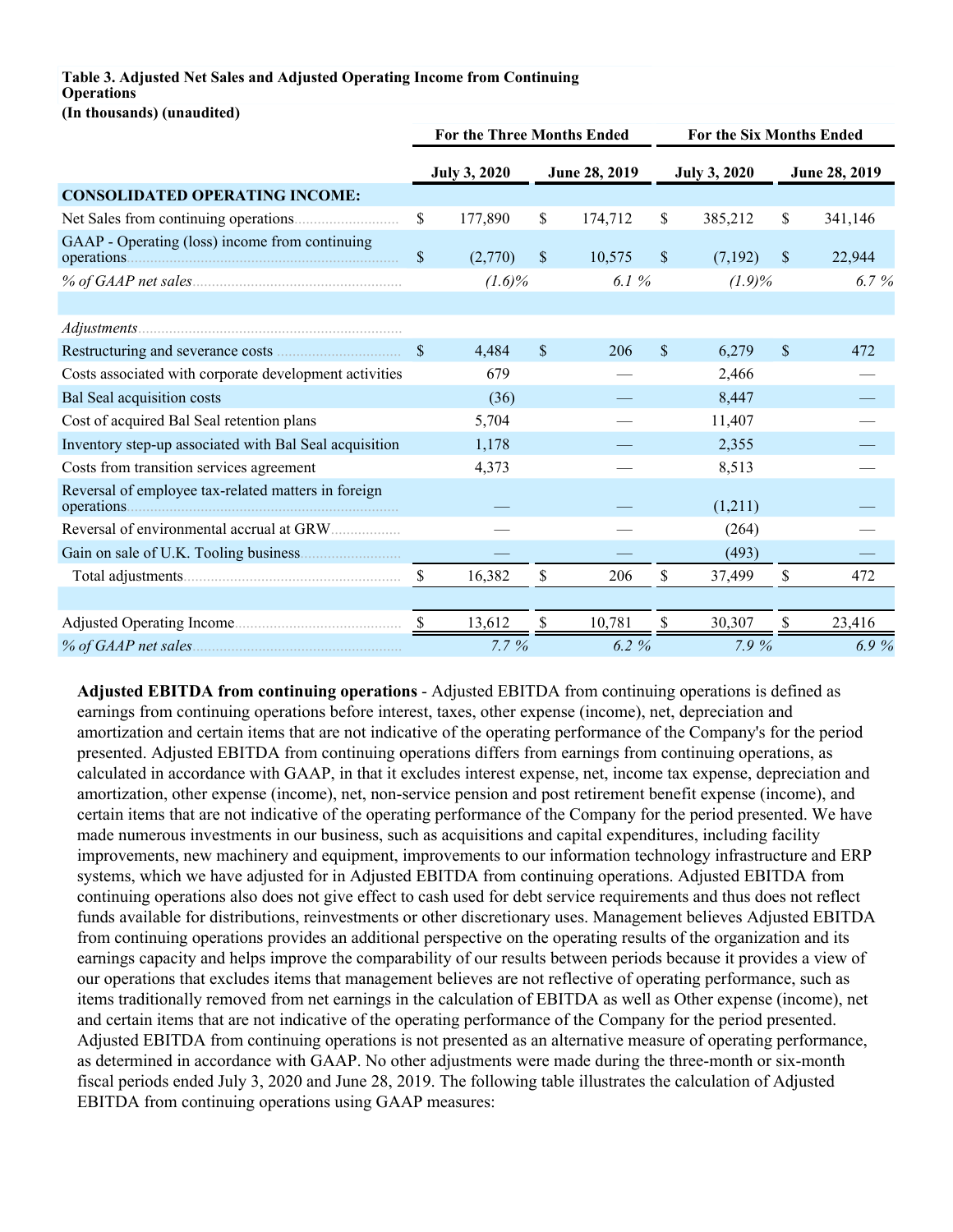#### **Table 4. Adjusted EBITDA from continuing operations (in thousands) (unaudited)**

|                                                           | <b>For the Three Months Ended</b> |                     |                           |               | For the Six Months Ended |                     |                           |               |
|-----------------------------------------------------------|-----------------------------------|---------------------|---------------------------|---------------|--------------------------|---------------------|---------------------------|---------------|
|                                                           |                                   | <b>July 3, 2020</b> |                           | June 28, 2019 |                          | <b>July 3, 2020</b> |                           | June 28, 2019 |
| <b>Adjusted EBITDA from continuing operations</b>         |                                   |                     |                           |               |                          |                     |                           |               |
| <b>Consolidated Results</b>                               |                                   |                     |                           |               |                          |                     |                           |               |
|                                                           | $\mathbb{S}$                      | 177,890             | \$                        | 174,712       | $\mathbb{S}$             | 385,212             | \$                        | 341,146       |
| (Loss) earnings from continuing operations, net of tax.   |                                   | (100)               |                           | 6,389         |                          | (507)               |                           | 12,211        |
|                                                           |                                   |                     |                           |               |                          |                     |                           |               |
|                                                           |                                   | 5,808               |                           | 5,236         |                          | 9,055               |                           | 10,537        |
|                                                           |                                   | (1,258)             |                           | (487)         |                          | (1,701)             |                           | 947           |
| Non-service pension and post retirement benefit<br>income |                                   | (4,062)             |                           | (100)         |                          | (8,125)             |                           | (199)         |
|                                                           |                                   | (108)               |                           | (463)         |                          | 110                 |                           | (552)         |
|                                                           |                                   | 10,305              |                           | 6,243         |                          | 19,814              |                           | 12,365        |
| Other Adjustments:                                        |                                   |                     |                           |               |                          |                     |                           |               |
|                                                           |                                   | 4,484               |                           | 206           |                          | 6,279               |                           | 472           |
| Cost associated with corporate development                |                                   | 679                 |                           |               |                          | 2,466               |                           |               |
|                                                           |                                   | (36)                |                           |               |                          | 8,447               |                           |               |
| Cost of acquired Bal Seal retention plans                 |                                   | 5,704               |                           |               |                          | 11,407              |                           |               |
| Inventory step-up associated with Bal Seal                |                                   | 1,178               |                           |               |                          | 2,355               |                           |               |
|                                                           |                                   | 4,373               |                           |               |                          | 8,513               |                           |               |
| Income from transition services agreement                 |                                   | (3,050)             |                           |               |                          | (6,024)             |                           |               |
| Reversal of employee tax-related matters in foreign       |                                   |                     |                           |               |                          | (1,211)             |                           |               |
| Reversal of environmental accrual at GRW                  |                                   |                     |                           |               |                          | (264)               |                           |               |
|                                                           |                                   |                     |                           |               |                          | (493)               |                           |               |
|                                                           | $\mathsf{\$}$                     | 24,017              | $\boldsymbol{\mathsf{S}}$ | 10,635        | $\mathsf{\$}$            | 50,628              | $\mathsf{\$}$             | 23,570        |
| Adjusted EBITDA from continuing operations                | $\sqrt{S}$                        | 23,917              | $\boldsymbol{\mathsf{S}}$ | 17,024        | $\mathbb{S}$             | 50,121              | $\boldsymbol{\mathsf{S}}$ | 35,781        |
|                                                           |                                   | 13.4%               |                           | 9.7%          |                          | 13.0%               |                           | 10.5 %        |

**Adjusted Earnings from Continuing Operations and Adjusted Diluted Earnings Per Share from Continuing Operations** - Adjusted Earnings from Continuing Operations and Adjusted Diluted Earnings per Share from Continuing Operations are defined as GAAP "Earnings from Continuing Operations" and "Diluted earnings per share from continuing operations", less items that are not indicative of the operating performance of the business for the periods presented. These items are included in the reconciliation below. Management uses Adjusted Earnings from Continuing Operations and Adjusted Diluted Earnings per Share from Continuing Operations to evaluate performance period over period, to analyze the underlying trends in our business and to assess its performance relative to its competitors. We believe that this information is useful for investors and financial institutions seeking to analyze and compare companies on the basis of operating performance.

The following table illustrates the calculation of Adjusted Earnings from Continuing Operations and Adjusted Diluted Earnings per Share from Continuing Operations using "Earnings from Continuing Operations" and "Diluted earnings per share from continuing operations" from the "Consolidated Statements of Operations" included in the Company's Form 10-Q filed with the Securities and Exchange Commission on August 10, 2020.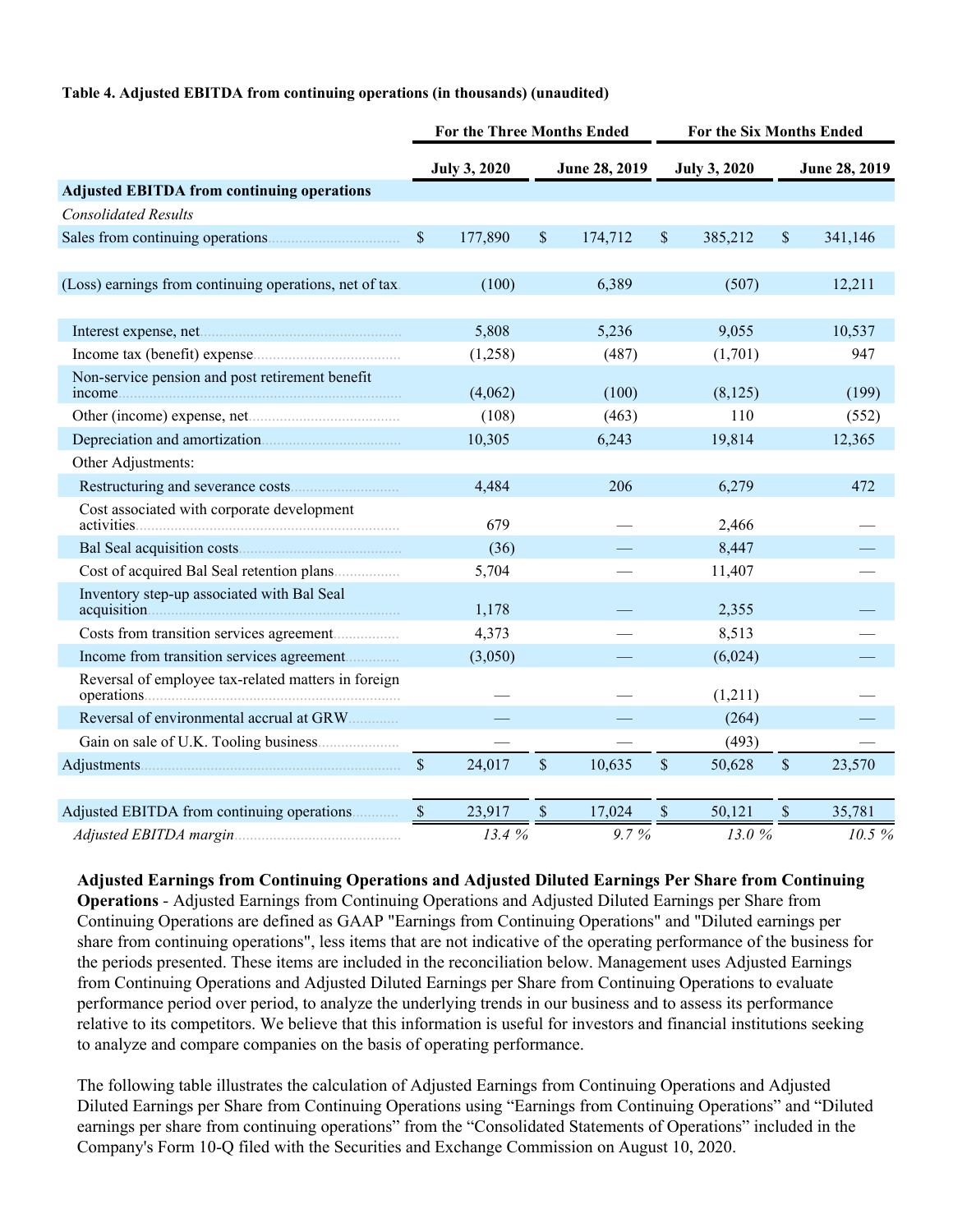#### **Table 5. Adjusted Earnings from continuing operations and Adjusted Diluted Earnings per Share from continuing operations**

**(In thousands except per share amounts) (unaudited)**

|                                                                            | For the Three Months Ended |                     | For the Six Months Ended |               |                     |                           |               |
|----------------------------------------------------------------------------|----------------------------|---------------------|--------------------------|---------------|---------------------|---------------------------|---------------|
|                                                                            |                            | <b>July 3, 2020</b> |                          | June 28, 2019 | <b>July 3, 2020</b> |                           | June 28, 2019 |
| Adjustments to Earnings from Continuing Operations                         |                            |                     |                          |               |                     |                           |               |
|                                                                            | \$                         | 4,484               | $\mathcal{S}$            | 206           | \$<br>6,279         | $\mathcal{S}$             | 472           |
| Costs associated with corporate development activities                     |                            | 679                 |                          |               | 2,466               |                           |               |
| Bal Seal acquisition costs                                                 |                            | (36)                |                          |               | 8,447               |                           |               |
| Cost of acquired Bal Seal retention plans                                  |                            | 5,704               |                          |               | 11,407              |                           |               |
| Inventory step-up associated with Bal Seal acquisition                     |                            | 1,178               |                          |               | 2,355               |                           |               |
|                                                                            |                            | 4,373               |                          |               | 8,513               |                           |               |
|                                                                            |                            | (3,050)             |                          |               | (6,024)             |                           |               |
| Reversal of employee tax-related matters in foreign<br>operations.         |                            |                     |                          |               | (1,211)             |                           |               |
|                                                                            |                            |                     |                          |               | (264)               |                           |               |
|                                                                            |                            |                     |                          |               | (493)               |                           |               |
|                                                                            |                            |                     |                          | (2,137)       |                     |                           | (2, 137)      |
|                                                                            |                            | 13,332              | $\mathbb{S}$             | $(1,931)$ \$  | 31,475              | $\sqrt{S}$                | (1,665)       |
|                                                                            |                            |                     |                          |               |                     |                           |               |
| Tax Effect of Adjustments to Earnings from<br><b>Continuing Operations</b> |                            |                     |                          |               |                     |                           |               |
|                                                                            | \$                         | 1,143               | \$                       | $(17)$ \$     | 1,601               | $\boldsymbol{\mathsf{S}}$ | 34            |
| Costs associated with corporate development activities                     |                            | 173                 |                          |               | 629                 |                           |               |
| Bal Seal acquisition costs                                                 |                            | (9)                 |                          |               | 2,154               |                           |               |
| Cost of acquired Bal Seal retention plans                                  |                            | 1,455               |                          |               | 2,909               |                           |               |
| Inventory step-up associated with Bal Seal acquisition                     |                            | 300                 |                          |               | 601                 |                           |               |
|                                                                            |                            | 1,115               |                          |               | 2,171               |                           |               |
|                                                                            |                            | (778)               |                          |               | (1, 536)            |                           |               |
| Employee tax-related matters in foreign operations                         |                            |                     |                          |               | (309)               |                           |               |
| Reversal of environmental accrual at GRW                                   |                            |                     |                          |               | (67)                |                           |               |
|                                                                            |                            |                     |                          |               | (126)               |                           |               |
|                                                                            |                            |                     |                          |               |                     |                           |               |
|                                                                            |                            | 3,399               | \$                       | $(17)$ \$     | 8,027               | $\mathcal{S}$             | 34            |
|                                                                            |                            |                     |                          |               |                     |                           |               |
| Adjustments to Earnings from Continuing Operations,<br>net of tax          |                            |                     |                          |               |                     |                           |               |
| GAAP (Loss) earnings from continuing operations, as<br>reported.           | \$                         | $(100)$ \$          |                          | 6,389         | \$<br>$(507)$ \$    |                           | 12,211        |
|                                                                            |                            | 3,341               |                          | 223           | 4,678               |                           | 438           |
| Costs associated with corporate development activities                     |                            | 506                 |                          |               | 1,837               |                           |               |
|                                                                            |                            | (27)                |                          |               | 6,293               |                           |               |
|                                                                            |                            | 4,249               |                          |               | 8,498               |                           |               |
| Inventory step-up associated with Bal Seal acquisition                     |                            | 878                 |                          |               | 1,754               |                           |               |
|                                                                            |                            | 3,258               |                          |               | 6,342               |                           |               |
|                                                                            |                            | (2,272)             |                          |               | (4, 488)            |                           |               |
| Employee tax-related matters in foreign operations                         |                            |                     |                          |               | (902)               |                           |               |
|                                                                            |                            |                     |                          |               | (197)               |                           |               |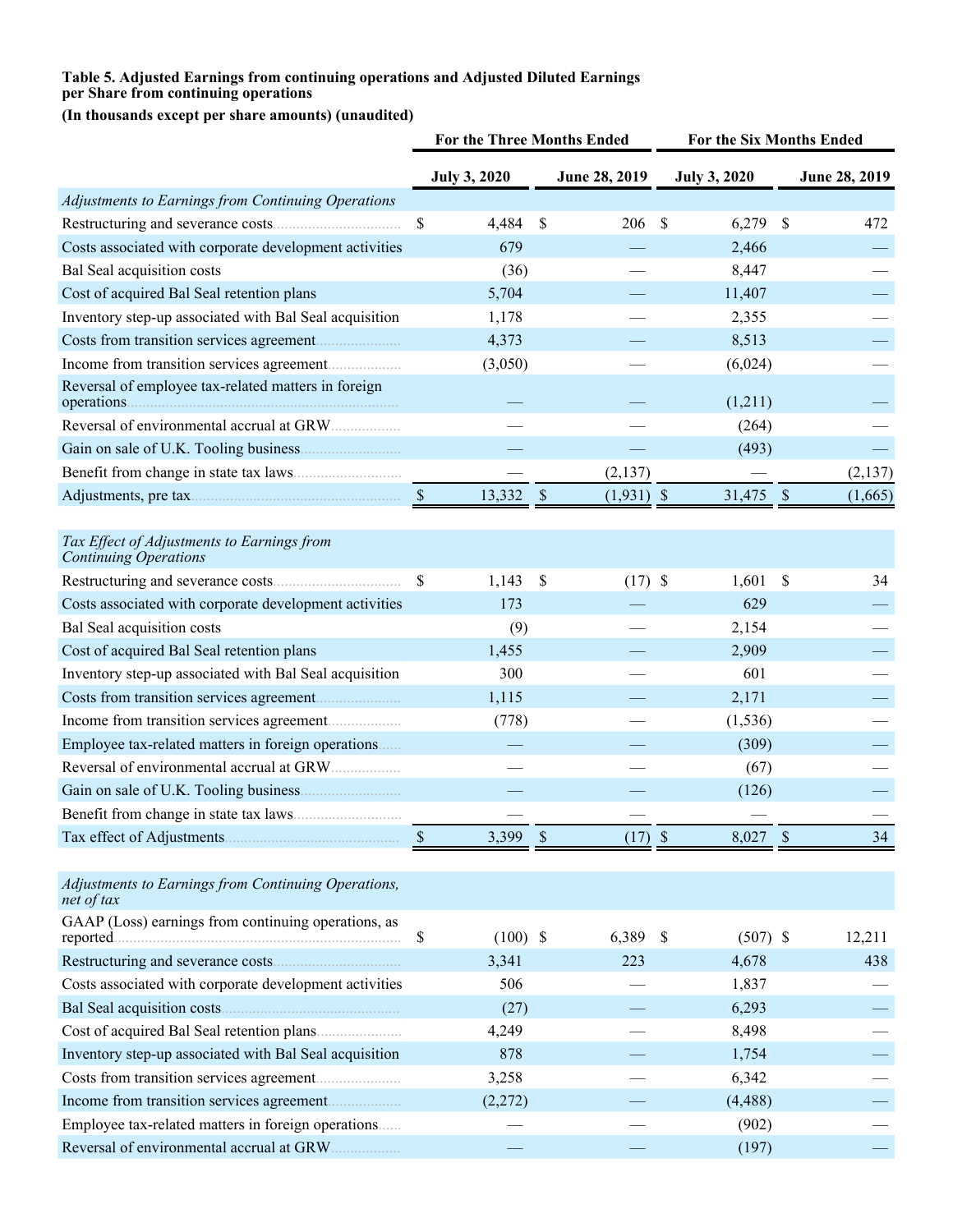#### **Table 5. Adjusted Earnings from continuing operations and Adjusted Diluted Earnings per Share from continuing operations**

#### **(In thousands except per share amounts) (unaudited)**

|                                                                                  | <b>For the Three Months Ended</b> |                     |               |               | For the Six Months Ended |                     |              |               |
|----------------------------------------------------------------------------------|-----------------------------------|---------------------|---------------|---------------|--------------------------|---------------------|--------------|---------------|
|                                                                                  |                                   | <b>July 3, 2020</b> |               | June 28, 2019 |                          | <b>July 3, 2020</b> |              | June 28, 2019 |
|                                                                                  |                                   |                     |               |               |                          | (367)               |              |               |
|                                                                                  |                                   |                     |               | (2,137)       |                          |                     |              | (2,137)       |
| Adjusted Earnings from continuing operations                                     | -S                                | 9,833               | <sup>\$</sup> | 4,475         | - S                      | 22,941              | <sup>S</sup> | 10,512        |
| Calculation of Adjusted Diluted Earnings per Share<br>from Continuing Operations |                                   |                     |               |               |                          |                     |              |               |
| GAAP diluted (loss) earnings per share from<br>continuing operations.            | $\mathcal{S}$                     | 0.00                | $\mathcal{S}$ | 0.23          | - \$                     | $(0.02)$ \$         |              | 0.43          |
| Restructuring and severance costs at Aerospace                                   |                                   | 0.12                |               | 0.01          |                          | 0.17                |              | 0.02          |
| Costs associated with corporate development activities                           |                                   | 0.02                |               |               |                          | 0.07                |              |               |
|                                                                                  |                                   |                     |               |               |                          | 0.23                |              |               |
|                                                                                  |                                   | 0.15                |               |               |                          | 0.30                |              |               |
| Inventory step-up associated with Bal Seal acquisition                           |                                   | 0.03                |               |               |                          | 0.06                |              |               |
|                                                                                  |                                   | 0.12                |               |               |                          | 0.23                |              |               |
|                                                                                  |                                   | (0.08)              |               |               |                          | (0.16)              |              |               |
| Employee tax-related matters in foreign operations                               |                                   |                     |               |               |                          | (0.03)              |              |               |
| Reversal of environmental accrual at GRW.                                        |                                   |                     |               |               |                          | (0.01)              |              |               |
|                                                                                  |                                   |                     |               |               |                          | (0.01)              |              |               |
|                                                                                  |                                   |                     |               | (0.08)        |                          |                     |              | (0.08)        |
| Adjustments to diluted earnings per share from<br>continuing operations          | $\mathcal{S}$                     | $0.36$ \$           |               | $(0.07)$ \$   |                          | 0.85                | - \$         | (0.06)        |
| Adjusted Diluted Earnings per Share from continuing<br>operations.               | <sup>8</sup>                      | 0.36                | $\mathcal{S}$ | 0.16          |                          | 0.83                |              | 0.37          |
| Diluted weighted average shares outstanding                                      |                                   | 27,659              |               | 28,123        |                          | 27,734              |              | 28,097        |

**Free Cash Flow from continuing operations** - Free Cash Flow from continuing operations is defined as GAAP "Net cash provided by (used in) operating activities from continuing operations" in a period less "Expenditures for property, plant & equipment" in the same period. Management believes Free Cash Flow from continuing operations provides an important perspective on our ability to generate cash from our business operations and, as such, that it is an important financial measure for use in evaluating the Company's financial performance. Free Cash Flow from continuing operations should not be viewed as representing the residual cash flow available for discretionary expenditures such as dividends to shareholders or acquisitions, as it may exclude certain mandatory expenditures such as repayment of maturing debt and other contractual obligations. Management uses Free Cash Flow from continuing operations internally to assess overall liquidity. The following table illustrates the calculation of Free Cash Flow from continuing operations using "Net cash provided by (used in) operating activities from continuing operations" and "Expenditures for property, plant & equipment", GAAP measures from the Condensed Consolidated Statements of Cash Flows included in this release.

#### **Table 6. Free Cash Flow from continuing operations (in thousands) (unaudited)**

|                                                                  | For the Six<br><b>Months Ended</b> |                     | <b>For the Three</b><br><b>Months Ended</b> |                |  | For the Three<br><b>Months Ended</b> |
|------------------------------------------------------------------|------------------------------------|---------------------|---------------------------------------------|----------------|--|--------------------------------------|
|                                                                  |                                    | <b>July 3, 2020</b> |                                             | April 3, 2020  |  | <b>July 3, 2020</b>                  |
| Net cash used by operating activities from continuing operations | <sup>S</sup>                       | $(79,400)$ \$       |                                             | $(55, 442)$ \$ |  | (23,958)                             |
| Expenditures for property, plant $&$ equipment                   |                                    | (9,592)             |                                             | (5,559)        |  | (4,033)                              |
| Free Cash Flow from continuing operations                        |                                    | (88,992)            |                                             | (61,001)       |  | (27,991)                             |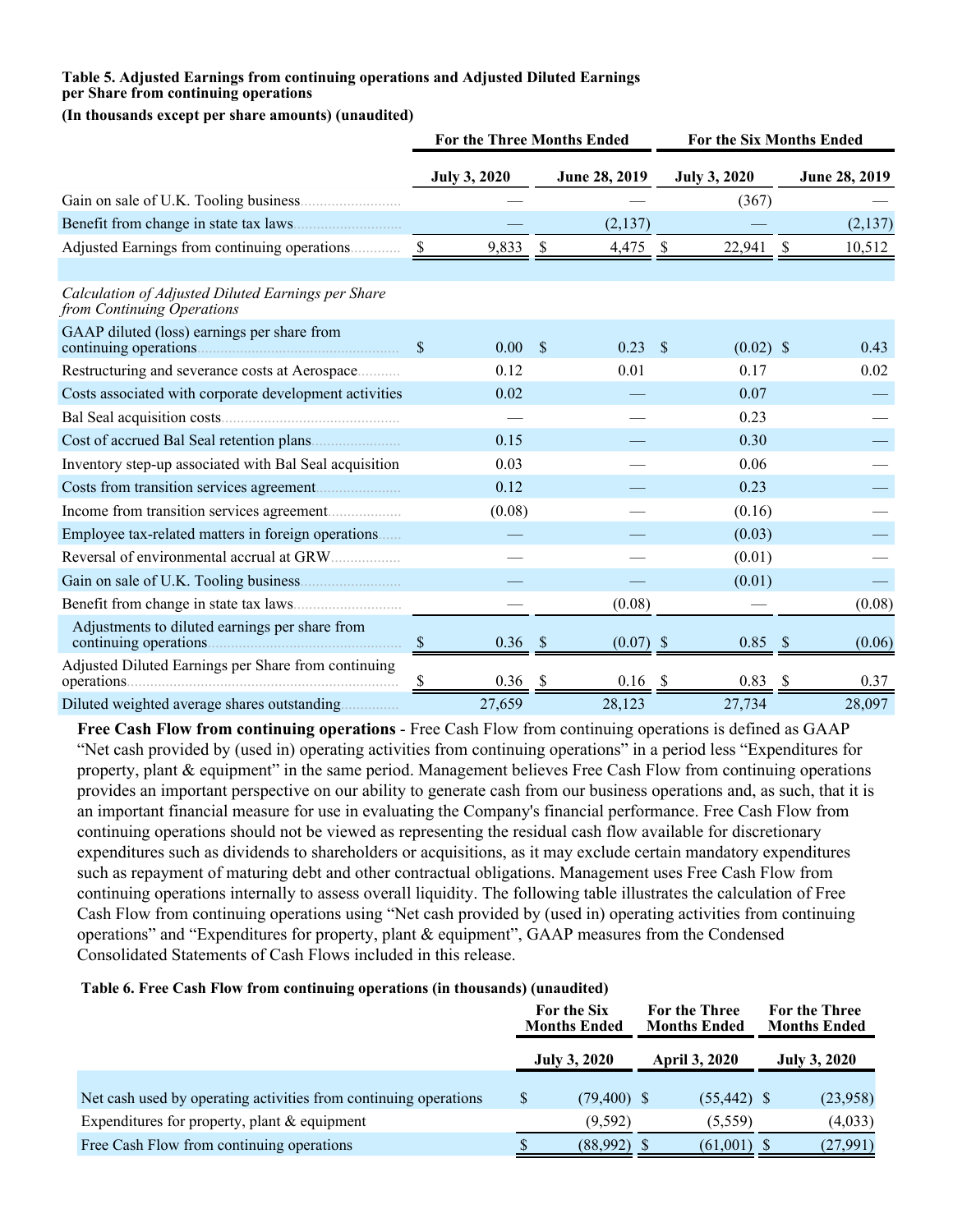**Debt to Capitalization Ratio** - Debt to Capitalization Ratio is calculated by dividing debt by capitalization. Debt is defined as GAAP "Current portion of long-term debt" plus "Long-term debt, excluding current portion". Capitalization is defined as Debt plus GAAP "Total shareholders' equity". Management believes that Debt to Capitalization Ratio is a measurement of financial leverage and provides an insight into the financial structure of the Company and its financial strength. The following table illustrates the calculation of Debt to Capitalization Ratio using GAAP measures from the Condensed Consolidated Balance Sheets included in this release.

#### **Table 7. Debt to Capitalization Ratio (in thousands) (unaudited)**

|                                           | <b>July 3, 2020</b> | <b>December 31, 2019</b> |
|-------------------------------------------|---------------------|--------------------------|
| Long-term debt, excluding current portion | 384.609             | 181,622                  |
| Debt                                      | 384,609             | 181,622                  |
| Total shareholders' equity                | 803,396             | 823,202                  |
| Capitalization                            | 1,188,005           | .004.824                 |
| Debt to Capitalization Ratio              | 32.4%               | 18.1 %                   |

Please note that the Company held \$235.6 million of "Cash and Cash Equivalents" on its Condensed Consolidated Balance Sheet as of July 3, 2020. Netting this cash on hand against our debt would reduce the Debt to Capitalization Ratio to 15.6% as of July 3, 2020.

## **FORWARD-LOOKING STATEMENTS**

This release contains "forward-looking statements" within the meaning of the safe harbor provisions of the U.S. Private Securities Litigation Reform Act of 1995. Forward-looking statements also may be included in other publicly available documents issued by the Company and in oral statements made by our officers and representatives from time to time. These forward-looking statements are intended to provide management's current expectations or plans for our future operating and financial performance, based on assumptions currently believed to be valid. They can be identified by the use of words such as "anticipate," "intend," "plan," "goal," "seek," "believe," "project," "estimate," "expect," "strategy," "future," "likely," "may," "should," "would," "could," "will" and other words of similar meaning in connection with a discussion of future operating or financial performance. Examples of forward looking statements include, among others, statements relating to future sales, earnings, cash flows, results of operations, uses of cash and other measures of financial performance.

*Because forward-looking statements relate to the future, they are subject to inherent risks, uncertainties and other factors that may cause the Company's actual results and financial condition to differ materially from those expressed or implied in the forward-looking statements. Such risks, uncertainties and other factors include, among others: (i) the possibility that we may be unable to find appropriate reinvestment opportunities for the proceeds from the sale of our former Distribution business; (ii) risks related to Kaman's performance of its obligations under the transition services agreement entered into in connection with the sale of our former Distribution business and disruption of management time from ongoing business operations relating thereto; (iii) changes in domestic and foreign economic and competitive conditions in markets served by the Company, particularly the defense, commercial aviation and industrial production markets; (iv) changes in government and customer priorities and requirements (including cost-cutting initiatives, government and customer shut-downs, the potential deferral of awards, terminations or reductions of expenditures to respond to the priorities of Congress and the Administration, or budgetary cuts resulting from Congressional actions or automatic sequestration); (v) the global economic impact of the COVID-19 pandemic; (vi) changes in geopolitical conditions in countries where the Company does or intends to do business; (vii) the successful conclusion of competitions for government programs (including new, follow-on and successor programs) and thereafter successful contract negotiations with government authorities (both foreign and domestic) for the terms and conditions of the programs; (viii) the timely receipt of any necessary export approvals and/or other licenses or authorizations from the USG; (ix) timely satisfaction or fulfillment of material contractual conditions precedents in customer purchase orders, contracts, or similar arrangements; (x) the existence of standard government contract provisions permitting renegotiation of terms and termination for the convenience of the government; (xi) the successful resolution of government inquiries or investigations relating to our businesses and programs; (xii) risks and uncertainties associated with the successful implementation and ramp up of significant new programs, including the ability to manufacture the products to the detailed specifications required and recover start-up costs and other investments in the programs; (xiii) potential difficulties associated with variable acceptance test results, given sensitive production materials and extreme test parameters; (xiv) the receipt and successful execution of production orders under the Company's existing USG JPF contract, including the exercise of all contract options and receipt of orders from allied militaries, but excluding any next generation programmable fuze programs, as all have been assumed in connection with goodwill impairment evaluations; (xv) the continued support of the existing K-MAX® helicopter fleet, including sale of existing K-MAX® spare parts inventory and the receipt of orders for new aircraft*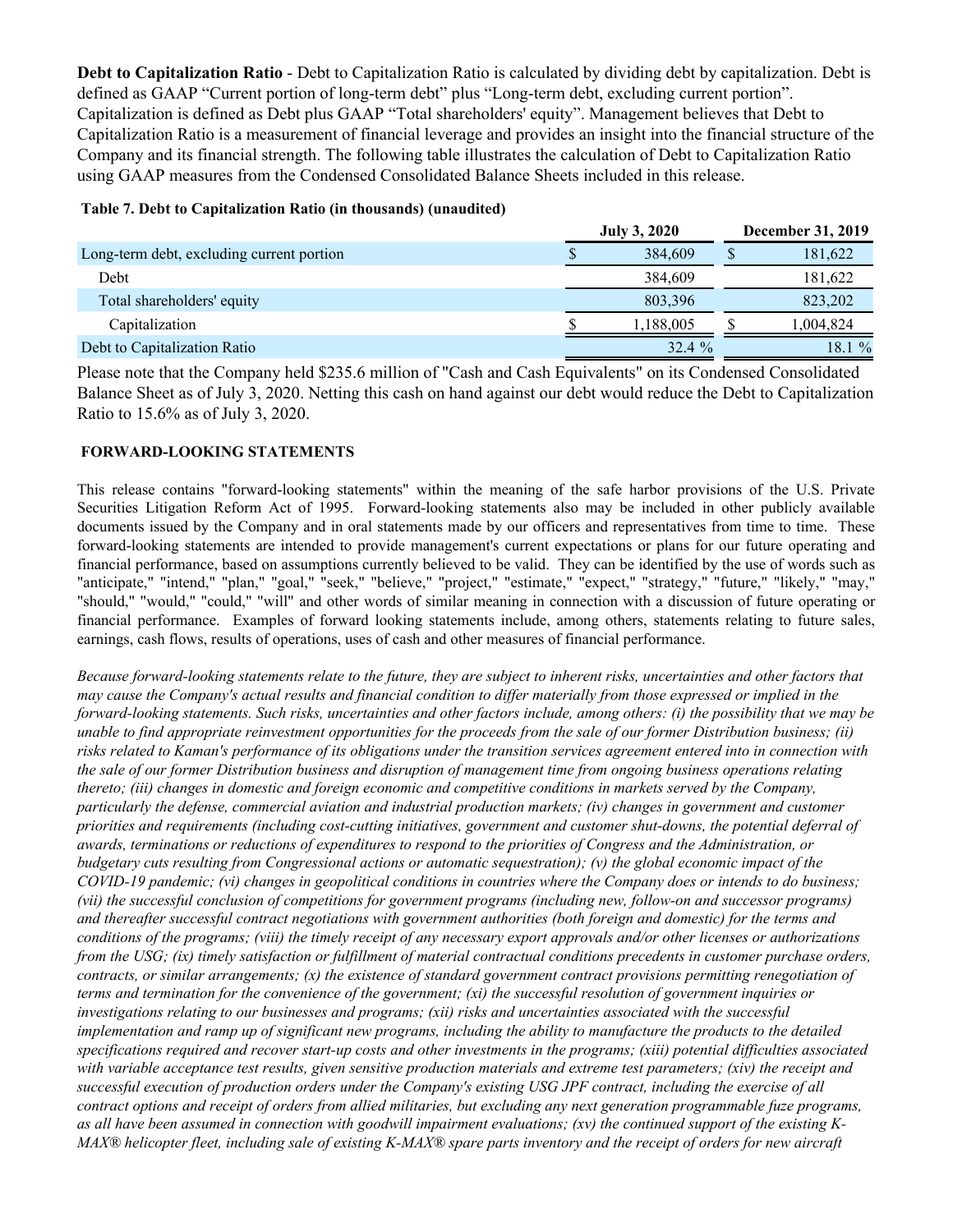*sufficient to recover our investments in the K-MAX® production line; (xvi) the accuracy of current cost estimates associated with environmental remediation activities; (xvii) the profitable integration of acquired businesses into the Company's operations; (xviii) the ability to recover from cyber-based or other security attacks, information technology failures or other disruptions; (xix) changes in supplier sales or vendor incentive policies; (xx) the ability of our suppliers to satisfy their performance obligations; (xxi) the effects of price increases or decreases; (xxii) the effects of pension regulations, pension plan assumptions, pension plan asset performance, future contributions and the pension freeze, including the ultimate determination of the USG's share of any pension curtailment adjustment calculated in accordance with CAS 413; (xxiii) future levels of indebtedness and capital expenditures; (xxiv) the continued availability of raw materials and other commodities in adequate supplies and the effect of increased costs for such items; (xxv) the effects of currency exchange rates and foreign competition on future operations; (xxvi) changes in laws and regulations, taxes, interest rates, inflation rates and general business conditions; (xxvii) the effects, if any, of the United Kingdom's exit from the European Union; (xxviii) future repurchases and/or issuances of common stock; (xxix) the occurrence of unanticipated restructuring costs or the failure to realize anticipated savings or benefits from past or future expense reduction actions; (xxx) the ability to recruit and retain skilled employees; and (xxxi) other risks and uncertainties set forth herein and in our 2019 Form 10-K and our Second Quarter Form 10-Q filed August 10, 2020.*

Any forward-looking information provided in this release should be considered with these factors in mind. We assume no obligation to update any forward-looking statements contained in this report.

Contact: James Coogan V.P., Investor Relations and Business Development (860) 243-6342 James.Coogan@kaman.com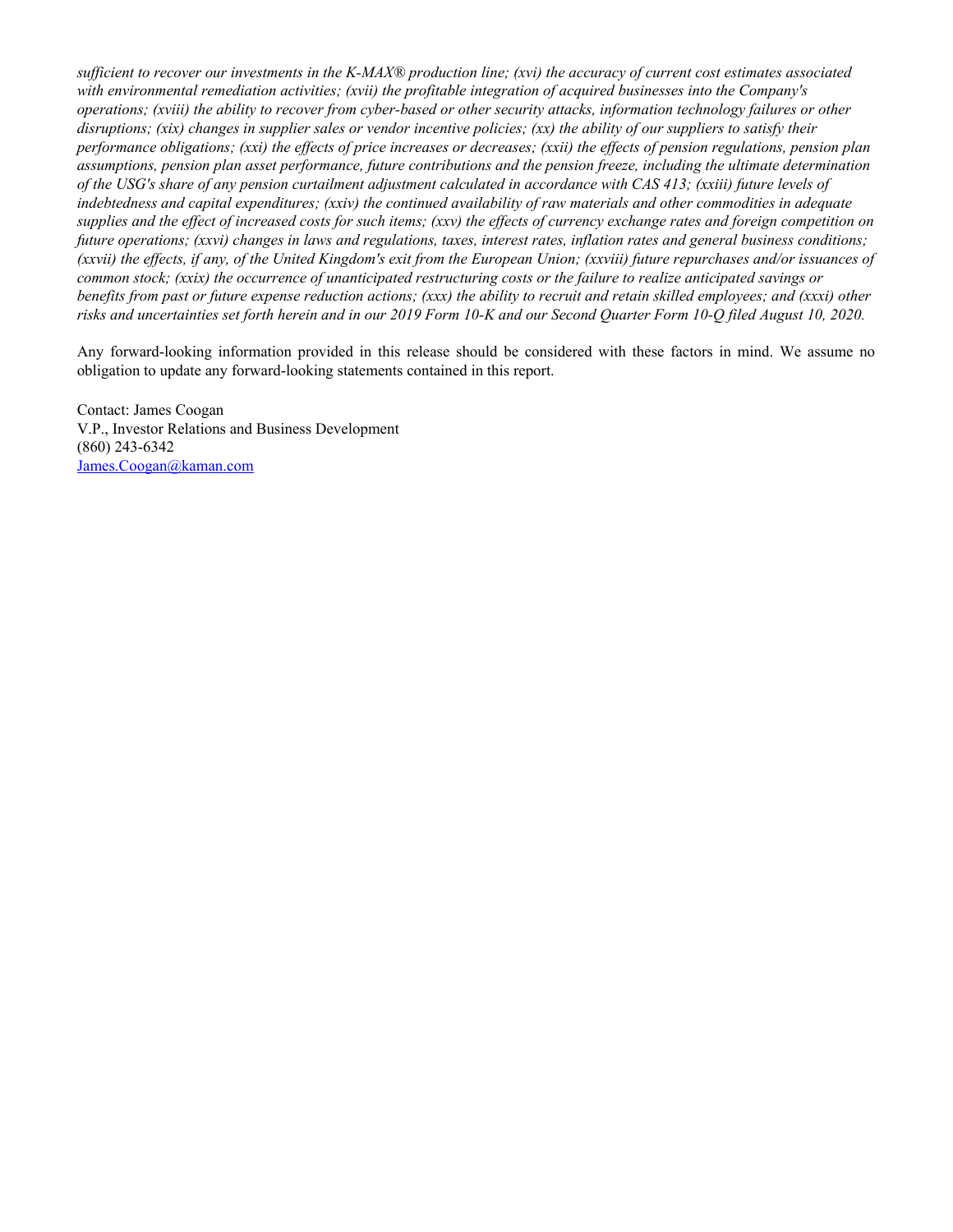## **KAMAN CORPORATION AND SUBSIDIARIES**

**Condensed Consolidated Statements of Operations**

*(In thousands, except per share amounts) (unaudited)*

|                                                            | <b>For the Three Months Ended</b> |                     |                          |                           | <b>For the Six Months Ended</b> |                           |               |  |  |
|------------------------------------------------------------|-----------------------------------|---------------------|--------------------------|---------------------------|---------------------------------|---------------------------|---------------|--|--|
|                                                            |                                   | <b>July 3, 2020</b> | June 28, 2019            |                           | <b>July 3, 2020</b>             |                           | June 28, 2019 |  |  |
| Net sales                                                  | $\mathbb{S}$                      | 177,890             | $\mathcal{S}$<br>174,712 | $\mathcal{S}$             | 385,212 \$                      |                           | 341,146       |  |  |
| Cost of sales                                              |                                   | 121,222             | 122,123                  |                           | 260,842                         |                           | 234,036       |  |  |
|                                                            |                                   | 56,668              | 52,589                   |                           | 124,370                         |                           | 107,110       |  |  |
| Selling, general and administrative expenses               |                                   | 44,880              | 41,808                   |                           | 105,869                         |                           | 83,759        |  |  |
|                                                            |                                   | 4,373               |                          |                           | 8,513                           |                           |               |  |  |
|                                                            |                                   | 5,704               |                          |                           | 11,407                          |                           |               |  |  |
|                                                            |                                   | 4,484               | 206                      |                           | 6,279                           |                           | 472           |  |  |
|                                                            |                                   |                     |                          |                           | (493)                           |                           |               |  |  |
|                                                            |                                   | (3)                 |                          |                           | (13)                            |                           | (65)          |  |  |
| Operating (loss) income                                    |                                   | (2,770)             | 10,575                   |                           | (7,192)                         |                           | 22,944        |  |  |
|                                                            |                                   | 5,808               | 5,236                    |                           | 9,055                           |                           | 10,537        |  |  |
| Non-service pension and post retirement benefit<br>income. |                                   | (4,062)             | (100)                    |                           | (8,125)                         |                           | (199)         |  |  |
|                                                            |                                   | (3,050)             |                          |                           | (6,024)                         |                           |               |  |  |
|                                                            |                                   | (108)               | (463)                    |                           | 110                             |                           | (552)         |  |  |
| (Loss) earnings from continuing operations before          |                                   | (1,358)             | 5,902                    |                           | (2,208)                         |                           | 13,158        |  |  |
|                                                            |                                   | (1,258)             | (487)                    |                           | (1,701)                         |                           | 947           |  |  |
|                                                            |                                   | (100)               | 6,389                    |                           | (507)                           |                           | 12,211        |  |  |
| Earnings from discontinued operations before gain on       |                                   |                     | 7,077                    |                           |                                 |                           | 15,380        |  |  |
| Gain on disposal of discontinued operations, net of tax    |                                   |                     |                          |                           | 692                             |                           |               |  |  |
| Total earnings from discontinued operations                |                                   |                     | 7,077                    |                           | 692                             |                           | 15,380        |  |  |
|                                                            | $\mathcal{S}$                     | $(100)$ \$          | 13,466 \$                |                           | 185                             | $\mathcal{S}$             | 27,591        |  |  |
| Earnings per share:                                        |                                   |                     |                          |                           |                                 |                           |               |  |  |
| Basic (loss) earnings per share from continuing            |                                   |                     |                          |                           |                                 |                           |               |  |  |
|                                                            | \$                                |                     | \$<br>0.23               | \$                        | $(0.02)$ \$                     |                           | 0.44          |  |  |
| Basic earnings per share from discontinued                 |                                   |                     | 0.25                     |                           | 0.03                            |                           | 0.55          |  |  |
|                                                            | \$                                |                     | \$<br>0.48               | $\boldsymbol{\mathsf{S}}$ | 0.01                            | $\boldsymbol{\mathsf{S}}$ | 0.99          |  |  |
| Diluted (loss) earnings per share from continuing          | $\$$                              |                     | $\$$<br>$0.23$ \$        |                           | $(0.02)$ \$                     |                           | 0.43          |  |  |
| Diluted earnings per share from discontinued               |                                   |                     | 0.25                     |                           | 0.03                            |                           | 0.55          |  |  |
|                                                            | $\mathbb{S}$                      |                     | $\mathbb S$<br>$0.48$ \$ |                           | 0.01                            | $\mathcal{S}$             | 0.98          |  |  |
| Average shares outstanding:                                |                                   |                     |                          |                           |                                 |                           |               |  |  |
|                                                            |                                   | 27,659              | 27,961                   |                           | 27,734                          |                           | 27,935        |  |  |
|                                                            |                                   | 27,659              | 28,123                   |                           | 27,734                          |                           | 28,097        |  |  |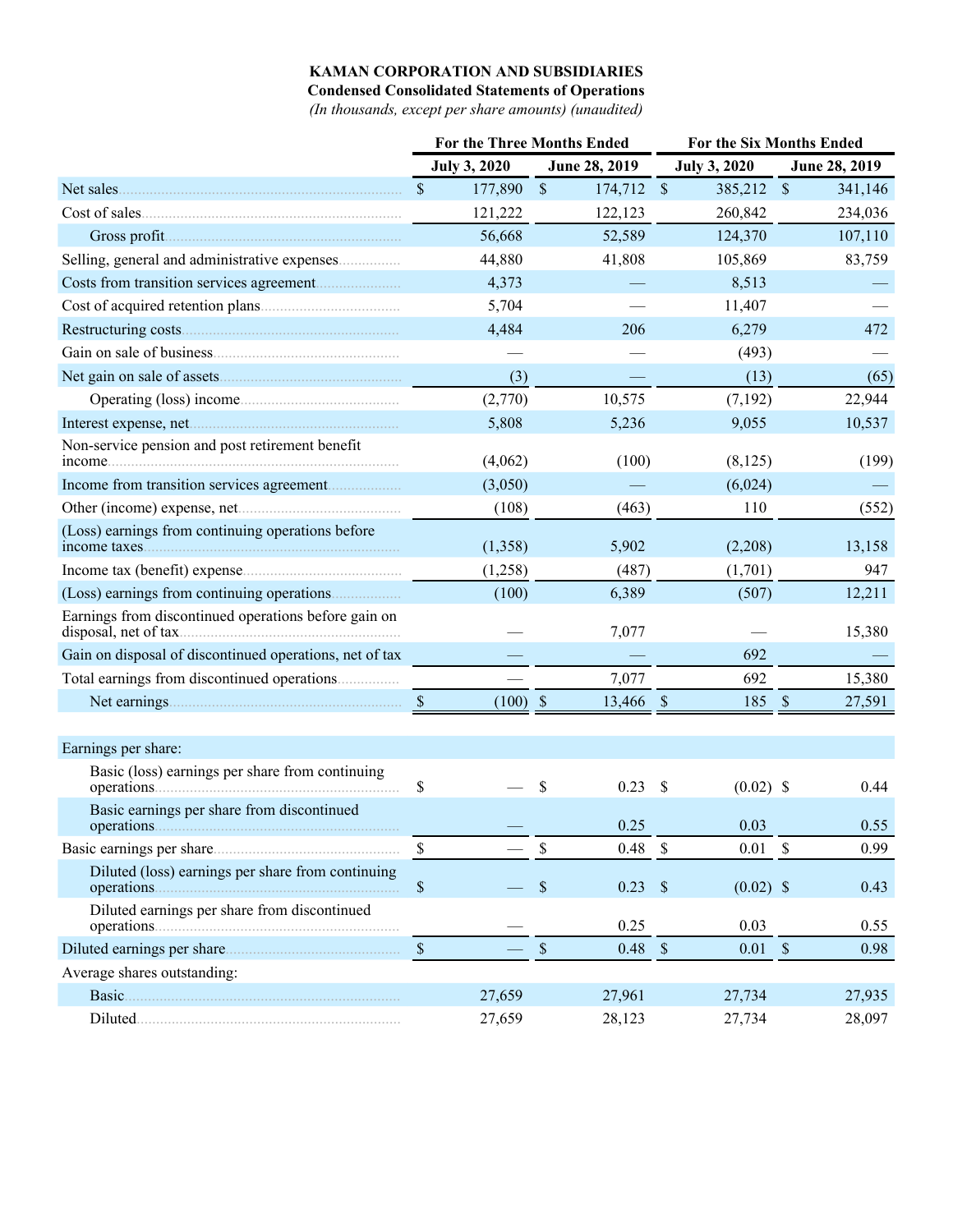# **KAMAN CORPORATION AND SUBSIDIARIES**

**Condensed Consolidated Balance Sheets**

(*In thousands, except share and per share amounts) (unaudited)*

|                                                                              |                          | <b>July 3, 2020</b>       |               | December 31, 2019 |
|------------------------------------------------------------------------------|--------------------------|---------------------------|---------------|-------------------|
| <b>Assets</b>                                                                |                          |                           |               |                   |
| Current assets:                                                              |                          |                           |               |                   |
|                                                                              | \$                       | 235,608                   | <sup>\$</sup> | 471,540           |
| Restricted cash                                                              |                          | 25,130                    |               |                   |
|                                                                              |                          | 176,565                   |               | 156,492           |
|                                                                              |                          | 131,061                   |               | 121,614           |
|                                                                              |                          | 7,132                     |               | 6,052             |
|                                                                              |                          | 207,340                   |               | 156,353           |
|                                                                              |                          | 11,418                    |               | 8,069             |
|                                                                              |                          | 14,687                    |               | 16,368            |
|                                                                              |                          | 808,941                   |               | 936,488           |
| Property, plant and equipment, net of accumulated depreciation of \$223,553  |                          |                           |               |                   |
|                                                                              |                          | 218,202                   |               | 140,450           |
|                                                                              |                          | 13,732                    |               | 15,159            |
|                                                                              |                          | 304,768                   |               | 195,314           |
|                                                                              |                          | 141,630                   |               | 53,439            |
|                                                                              |                          | 30,176                    |               | 35,240            |
|                                                                              |                          | 5,861                     |               | 6,099             |
|                                                                              |                          | 36,774                    |               | 36,754            |
|                                                                              | \$                       |                           |               | 1,418,943         |
| <b>Liabilities and Shareholders' Equity</b>                                  |                          |                           |               |                   |
| Current liabilities:                                                         |                          |                           |               |                   |
|                                                                              | $\mathcal{S}$            | 58,267                    | $\mathcal{S}$ | 70,884            |
|                                                                              |                          | 49,727                    |               | 43,220            |
|                                                                              |                          | 43,739                    |               | 42,942            |
|                                                                              |                          | 4,535                     |               | 4,306             |
|                                                                              |                          | 2,302                     |               | 4,722             |
|                                                                              |                          | 39,573                    |               | 37,918            |
|                                                                              |                          | 198,143                   |               | 203,992           |
| Long-term debt, excluding current portion, net of debt issuance costs        |                          | 384,609                   |               | 181,622           |
|                                                                              |                          | 6,723                     |               | 6,994             |
|                                                                              |                          | 78,782                    |               | 97,246            |
|                                                                              |                          | 26,056                    |               | 37,855            |
|                                                                              |                          | 9,940                     |               | 11,617            |
|                                                                              |                          | 52,435                    |               | 56,415            |
|                                                                              |                          |                           |               |                   |
| Shareholders' equity:                                                        |                          |                           |               |                   |
| Preferred stock, \$1 par value, 200,000 shares authorized; none outstanding. |                          |                           |               |                   |
| Common stock, \$1 par value, 50,000,000 shares authorized; voting;           |                          |                           |               |                   |
|                                                                              |                          | 30,214                    |               | 30,058            |
|                                                                              |                          | 235,195                   |               | 228,153           |
|                                                                              |                          | 809,769                   |               | 820,666           |
|                                                                              |                          | (151,210)                 |               | (150, 893)        |
| Less 2,554,617 and 2,219,332 shares of common stock, respectively, held in   |                          | (120, 572)                |               | (104, 782)        |
|                                                                              |                          | 803,396                   |               | 823,202           |
|                                                                              | $\overline{\mathcal{S}}$ | $\overline{1,560,084}$ \$ |               | 1,418,943         |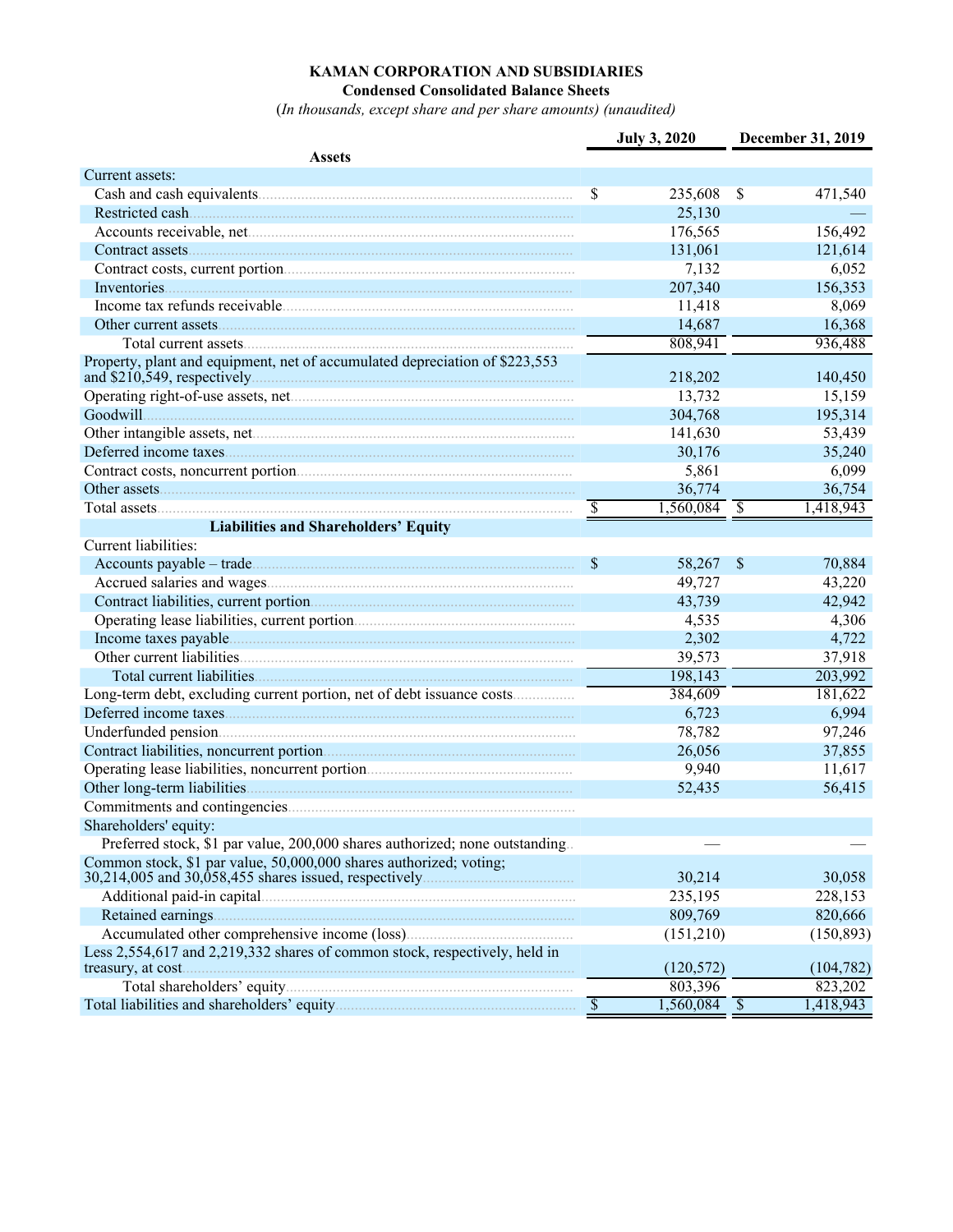## **KAMAN CORPORATION AND SUBSIDIARIES**

**Condensed Consolidated Statements of Cash Flows**

(*In thousands) (unaudited)*

|                                                                                                                                                      | For the Six Months Ended |                       |               |                         |
|------------------------------------------------------------------------------------------------------------------------------------------------------|--------------------------|-----------------------|---------------|-------------------------|
|                                                                                                                                                      |                          | July 3,<br>2020       |               | <b>June 28.</b><br>2019 |
| Cash flows from operating activities:                                                                                                                |                          |                       |               |                         |
| Net earnings                                                                                                                                         | \$                       | 185                   | <sup>\$</sup> | 27,591                  |
|                                                                                                                                                      |                          | 692                   |               | 15,380                  |
|                                                                                                                                                      | $\overline{\mathcal{S}}$ | $\overline{(507)}$ \$ |               | 12,211                  |
| Adjustments to reconcile net earnings from continuing operations to net cash (used in)<br>provided by operating activities of continuing operations: |                          |                       |               |                         |
|                                                                                                                                                      |                          | 19,814                |               | 12,365                  |
|                                                                                                                                                      |                          | 907                   |               | 906                     |
|                                                                                                                                                      |                          | 1,412                 |               | 1,347                   |
| Provision for doubtful accounts                                                                                                                      |                          | 314                   |               | 204                     |
|                                                                                                                                                      |                          | (493)                 |               |                         |
|                                                                                                                                                      |                          | (13)                  |               | (65)                    |
|                                                                                                                                                      |                          | 404                   |               | 3                       |
|                                                                                                                                                      |                          | 3,590                 |               | 3,557                   |
|                                                                                                                                                      |                          | 4,124                 |               | (3,252)                 |
| Changes in assets and liabilities, excluding effects of acquisitions/divestitures:                                                                   |                          |                       |               |                         |
|                                                                                                                                                      |                          | (11,368)              |               | 48,270                  |
|                                                                                                                                                      |                          | (9,158)               |               | (19, 572)               |
|                                                                                                                                                      |                          | (842)                 |               | 2,355                   |
| Inventories                                                                                                                                          |                          | (38,029)              |               | (31,662)                |
|                                                                                                                                                      |                          | (3,382)               |               | (3,656)                 |
|                                                                                                                                                      |                          | 1,974                 |               | 2,140                   |
|                                                                                                                                                      |                          | 135                   |               | (892)                   |
|                                                                                                                                                      |                          | (13,872)              |               | (2,673)                 |
|                                                                                                                                                      |                          | (11,002)              |               | (4,640)                 |
|                                                                                                                                                      |                          | (1,916)               |               | (2,115)                 |
|                                                                                                                                                      |                          | 528                   |               | (4,606)                 |
|                                                                                                                                                      |                          | (2,658)               |               | (147)                   |
|                                                                                                                                                      |                          | (15, 775)             |               | 2,087                   |
|                                                                                                                                                      |                          | (3,587)               |               | (1,303)                 |
| Net cash (used in) provided by operating activities of continuing operations                                                                         |                          | (79, 400)             |               | 10,862                  |
|                                                                                                                                                      |                          |                       |               | (9, 134)                |
|                                                                                                                                                      |                          | (79, 400)             |               | 1,728                   |
| <b>Cash flows from investing activities:</b>                                                                                                         |                          |                       |               |                         |
| Proceeds from sale of assets.                                                                                                                        |                          | 71                    |               | 71                      |
|                                                                                                                                                      |                          | 5,223                 |               |                         |
|                                                                                                                                                      |                          | 493                   |               |                         |
|                                                                                                                                                      |                          | (9, 592)              |               | (11, 375)               |
|                                                                                                                                                      |                          | (304, 661)            |               |                         |
|                                                                                                                                                      |                          | (437)                 |               | (1,618)                 |
|                                                                                                                                                      |                          | (308, 903)            |               | (12, 922)               |
|                                                                                                                                                      |                          |                       |               | (3,662)                 |
|                                                                                                                                                      |                          | (308,903)             |               | (16, 584)               |
| Cash flows from financing activities:                                                                                                                |                          |                       |               |                         |
|                                                                                                                                                      |                          | 201,100               |               | 16,700                  |
|                                                                                                                                                      |                          |                       |               | (4,375)                 |
|                                                                                                                                                      |                          | 131                   |               | 724                     |
|                                                                                                                                                      |                          | 1,986                 |               | 3,546                   |
|                                                                                                                                                      |                          | (14, 168)             |               | (3,063)                 |
|                                                                                                                                                      |                          |                       |               |                         |